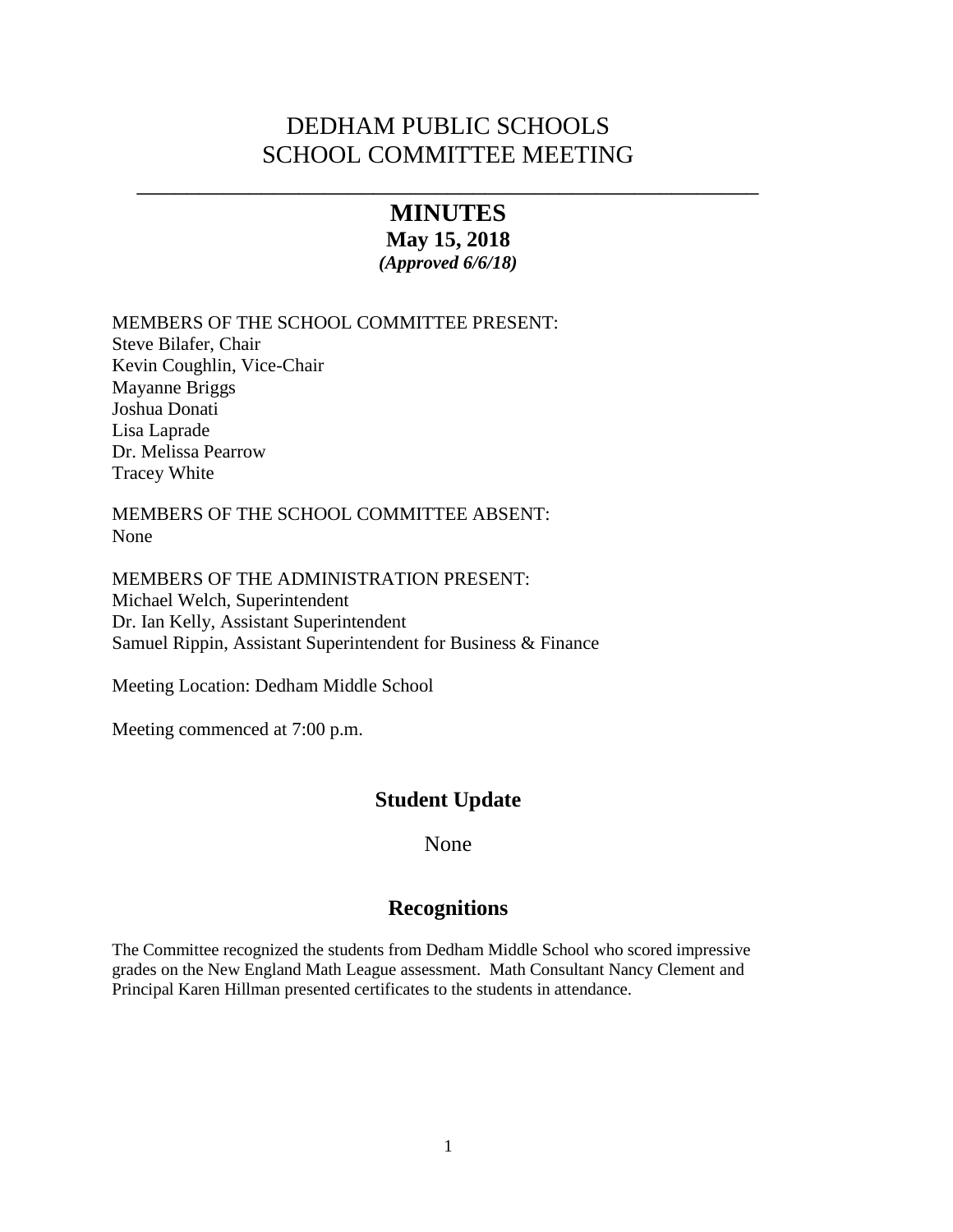## **Superintendent's Update**

This week Superintendent Welch completed and distributed his Superintendent's 30-Day Update. The update can be found on the main page of the district website.

Human Resource Administrator Kathy O'Leary and Dedham High School Principal Jim Forrest attended the Bridgewater State University Education Job Fair on May 2.

On May 8, Supt. Welch attended the Tri-County Superintendents' meeting with superintendents from 14 other surrounding districts. One of the main topics was about communications from school districts and the responsibility for this task. It is an issue the Committee is very interested in and will be addressed later in tonight's meeting. Supt. Welch also spoke at length with Needham Superintendent Dan Gutekanst regarding his district's recent equity audit.

The Needham Public Schools Equity Audit was discussed at Dedham's Equity & Inclusion Task Force meeting held on May 9. The group also heard from Kalise Wornum who will be working with the district to set up professional development opportunities in the future.

On May 10, the district conducted its final session of Instructional Rounds for the 2017-18 school year. Principals, directors, and department heads convened at Dedham Middle School to jointly observe a series of classrooms and process their collective observations in conjunction with consultant David Castelline from Teachers21.

Supt. Welch congratulated Avery School Principal Dr. Clare Sullivan and ECEC Principal Dr. Paul Sullivan on their formal "hooding ceremony" for earning their doctorial degrees that took place at Northeastern University's Matthews Arena last Thursday.

## **Donations**

Mr. Rippin announced the Dedham Education Partnership has awarded \$5,000 to the High School Youth and Government Program. Mr. Andrew Morton, the Social Studies Department Chair, spoke to the Committee and explained how the funds support the program.

Ms. White motioned to approve with grateful appreciation a donation in the amount of \$5,000 from the Dedham Educational Partnership to support the Dedham High School Youth and Government Program, Dr. Pearrow second; the Committee voted 7-0 in favor.

## **Reports**

## Health and Wellness Committee Report

Director of Health and Wellness Mark Carney, Director of Health Services Gail Kelly, Director of Food Service Jeanne Johnson, and Director of Counseling Services Ashley Dubé presented to the Committee. The group introduced the new DPS Wellness Advisory Committee website which is currently under construction. The website will include the DPS wellness policies, food and nutrition programs and guidelines, nutrition and health education, and documentation on physical wellness, social and emotional wellness, environmental wellness, occupational and financial wellness, and cultural wellness. The site is expected to be available to the Dedham Public Schools community in September.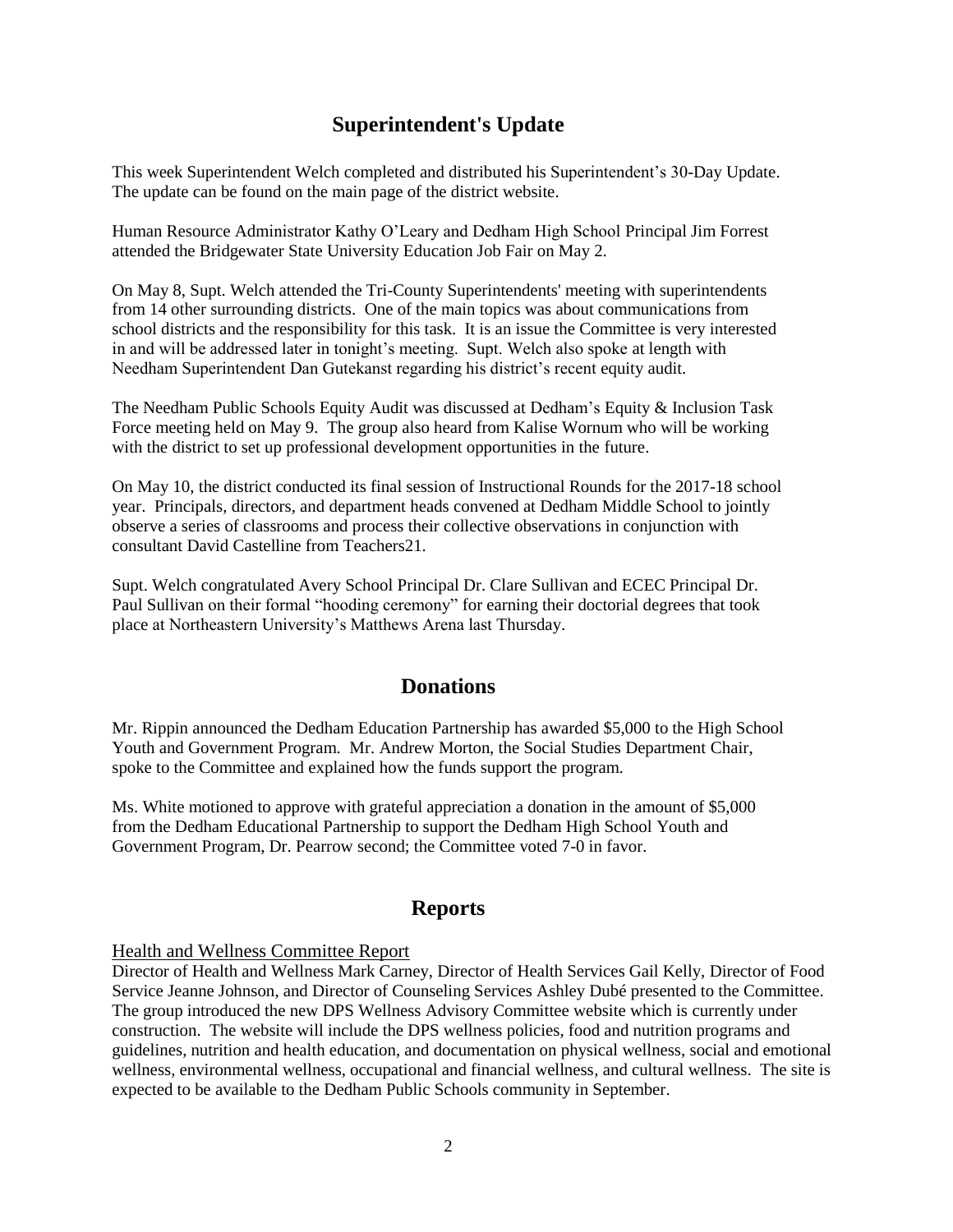The School Committee thanked the Wellness Committee for all of its hard word.

Supt. Welch thanked the School Committee for supporting the restructure and noted the positions of Ms. Kelley and Dr. Dube were a direct result of those changes. He also reiterated the website is not live and that the Committee needed to approve the new wellness policies before anything could be made public.

Ms. Briggs loved all the information that will be available for parents and asked if there were a plan on rolling out the website. Ms. Johnson said the first step was to present to the Committee and then the group will proceed with working on its rollout plan.

Ms. White noted, as a parent of a student with food allergies, that she appreciated all the nutritional information that will be easily available to parents.

Dr. Pearrow inquired as to how the website will be maintained in the future. Mr. Carney explained that the Wellness Committee meets four times a year. He would like to have two additional meetings a year to ensure the website is updated with current information. There will also be an archive feature on the site to make retired documents easily accessible.

Mr. Coughlin asked if Technology Director Dr. Langenhorst had been involved in the process. Mr. Carney stated that his department has guided and supported the group through the Google Website process.

Ms. Laprade noted that the Policy Subcommittee did not rewrite the Wellness Policy knowing that the heads of the Wellness Committee were working in this area. She would like to see the Policy Subcommittee work with the Wellness Committee to rewrite the policies. She would also like to see parents and students involved in the process. Ms. Johnson stated the Wellness Committee would be happy to collaborate with the School Committee in this effort. She stated the Wellness Committee is now ready for parent, student and School Committee involvement.

Ms. Laprade also inquired into the concern of head lice at the elementary level and the shortage of education on this issue. She suggested having a speaker attend PTO meetings. Ms. Kelley noted that last year Avery School did have a guest speaker on this topic. She also explained that Carol Laurino, the ECEC Nurse, is working on this portion of the website.

Mr. Donati noted there was a lot of information for parents to navigate on the website. He just wanted to make sure there was discussion moving forward on how to share the information.

Mr. Bilafer noted that later in the presentation the Committee would be discussing communications and this will tie into the website conversation.

## Elementary School Improvement Plans

Asst. Supt. Dr. Ian Kelly, Greenlodge Principal Ashley Bodkins, Oakdale Principal Holli Caulfield, Riverdale Principal Ed Paris, Avery Principal Dr. Clare Sullivan, and ECEC Principal Dr. Paul Sullivan presented to the Committee.

Dr. Kelly explained the new format of the Elementary Improvement Plans. The current plans have been consolidated so all five schools are in one document. The Elementary School Improvement Plans will be available on the district website after it has been approved by the School Committee. Dr. Kelly reviewed the four district goals: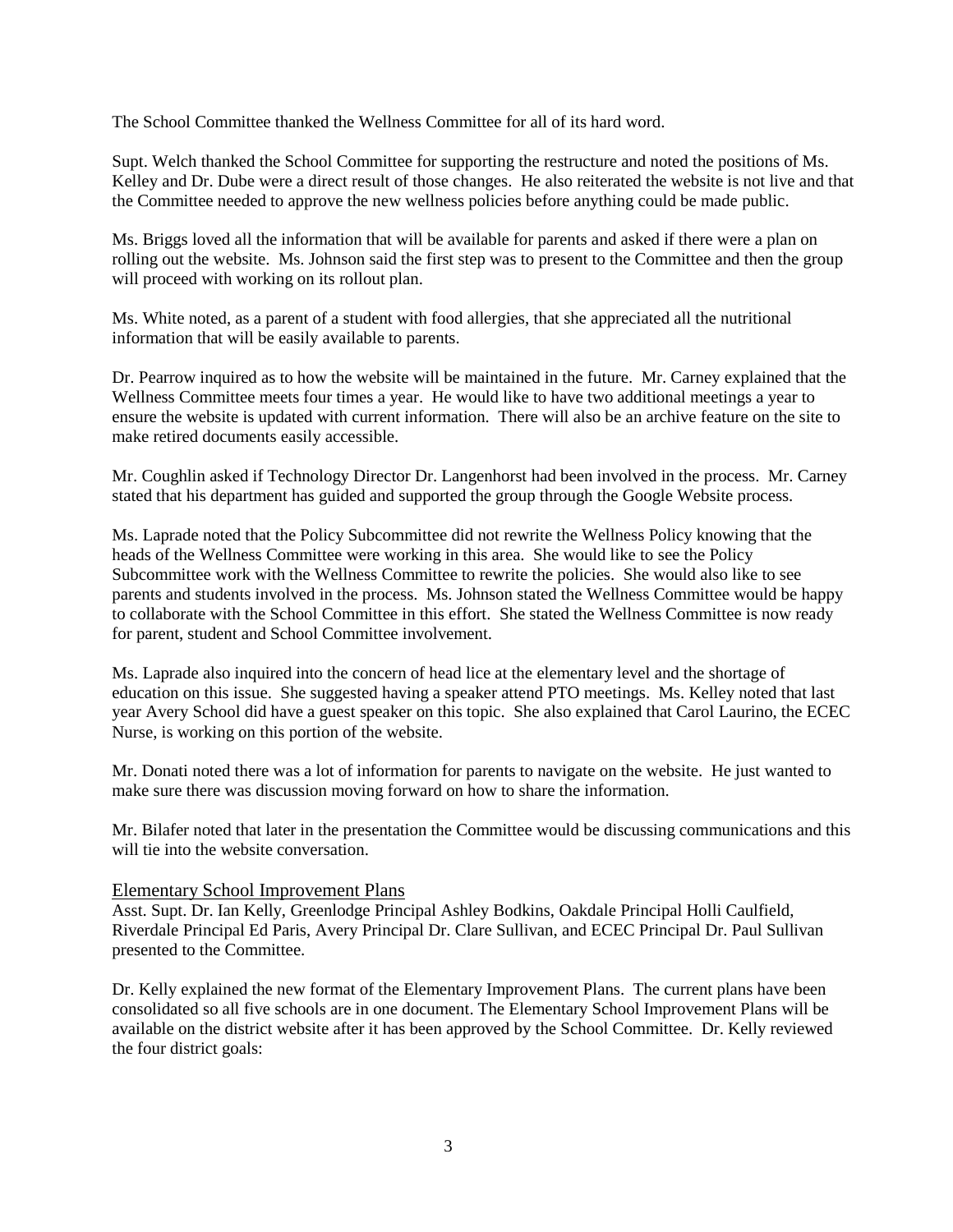#### District Goal #1: Data Systems, Structures, and Informed Practice

By June of 2019 the district will establish clear and consistent systems and structures by which all faculty and staff can easily access, analyze and use district performance information to inform decision making, improve practice, and enhance student learning PK-5.

#### District Goal #2: Writing and Critical Thinking Across the K-5 Curriculum

By June of 2019 the district will (a) establish clear expectations and benchmarks for written output in grades K-5, (b) provide teachers and other faculty/staff with clear guidance and training to support their work with students in achieving the established expectations and benchmarks for written output and (c) develop a system of assessments to that will allow teachers to clearly understand and monitor student progress towards established expectations and benchmarks and, at the same time, allow the district to monitor overall programmatic efficacy.

#### District Goal #3: Social and Emotional Learning

By June of 2019 the district will (a) establish clear outcomes and standards for social and emotional learning in grades K-5, (b) begin to ensure that curriculum is aligned with and designed to ensure mastery of established outcomes and standards, (c) develop and deploy training and professional development structures to support this alignment of curriculum with standards, and (d) an assessment system in place to track student progress and programmatic efficacy.

#### District Goal #4: Cultural Proficiency

By the conclusion of the 2018 - 2019 school year the district will conduct a full audit of policies, procedures, communication mechanisms, curriculum, instructional practices, and other district wide systems and structures to (a) gain a better understanding of the district's capacity as it relates to cultural awareness and responsiveness and (b) inform long term strategic planning for adjustments to curriculum, instruction, assessment and professional development.

The elementary principals all spoke about the goals they achieved from the 2015-2017 Improvement Plans. Principal Clare Sullivan thanked Bill Gallagher and Lauren Shea, a parent and teacher from the Avery School Council, who were in attendance. Principal Paul Sullivan recognized Margaret Wilds, an ECEC kindergarten teacher and Kimberly Taylor, his newly-appointed successor as ECEC principal, who were in attendance. Principal Paris recognized Elaine Sheehy, the Riverdale School Adjustment Councilor who was in attendance. The goals for the Elementary School Improvement Plans are as follows:

#### **Avery School**

#### Goal #1

The Avery School will continue to create and maintain an environment in which students' diverse backgrounds, identities, strengths, and challenges are respected and supported.

#### Goal #2

To increase two-way communication and opportunities for all families to feel welcome and be involved in their child's classroom and the larger school community.

#### Goal #3

Over the 2018-2020 school years, the Avery School staff will consistently use instructional practices that reflect high expectations regarding content and quality of effort and work; engage all students; and are differentiated to meet the diverse learning styles, needs, interests and levels of readiness of our students.

#### **ECEC**

### Goal #1

During the upcoming school year, the Early Childhood Education Center and its community will undergo a number of transitions. The most glaringly evident, of course, is the transition to a brand new school facility midway through a school year. However, there is also a transition to be acknowledged and understood when a new school leader assumes authority. This goal for school improvement centers around the recognition and understanding of these impending transitions and the development of the collaboration, teamwork, planning and execution required to overcome the challenges while capitalizing on the opportunities embedded within them.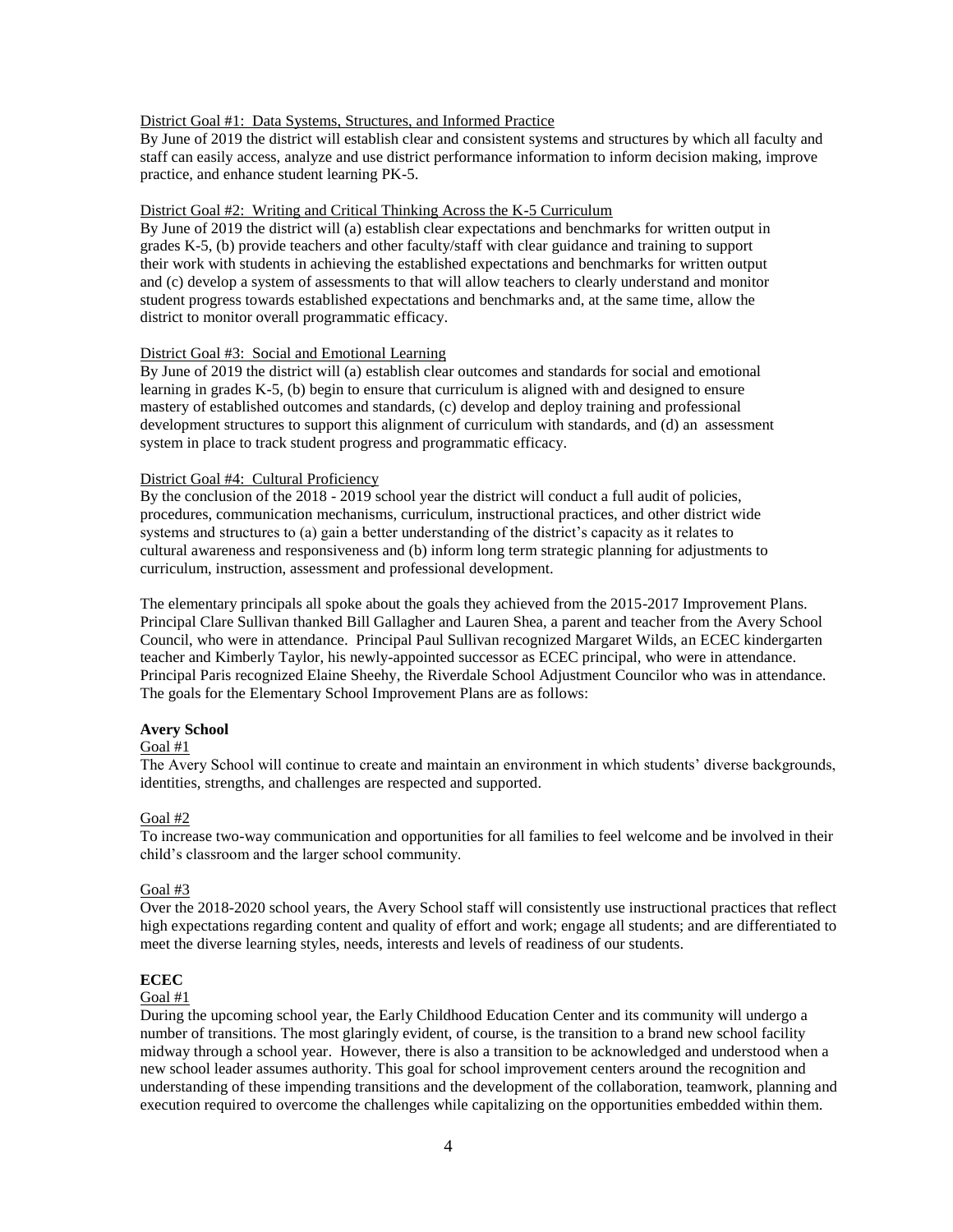#### Goal #2

Increase school/home communication opportunities for all families to feel welcome and be involved both in their child's classroom and the larger school community.

#### **Greenlodge School**

#### Goal #1

Throughout the 2018-2020 school years, the Greenlodge School consistently use instructional practices that reflect high expectations regarding content and quality of effort and work; engage all students; and are personalized to accommodate diverse learning styles, needs, interests and levels of readiness.

#### Goal #2

Use a variety of strategies and culturally proficient 2- way communication to welcome and encourage every family to participate actively and appropriately in the classroom and school community.

#### **Oakdale School**

#### Goal #1

To continue reorganizing the school schedule to implement intervention and enrichment times throughout the school day to meet the needs of all learners and facilitate collaboration among staff.

#### Goal #2

Continue to create and foster a safe, inclusive, culturally aware environment for all students and staff.

#### **Riverdale School**

Goal #1

Create a more culturally proficient and inclusive schools that is welcoming to students and their families.

#### Goal #2

Over the 2018-2019 and 2019-2020 School Years, we will examine our teaching practices and adjust our schedules to ensure our practices support a more inclusive model for all students of all abilities.

The Committee thanked the principals and Dr. Kelly for the presentation. The Committee was pleased with the collaboration and streamlining of the School Improvement Plans.

Ms. Briggs asked if there were enough funds in the budget to support all these initiatives. She also asked the Principals to please reach out to the Committee if help is needed with any cultural events.

Dr. Pearrow appreciated the goals focusing around cultural diversity while keeping in minds the individual needs of each school.

Ms. Laprade brought up the topic of communications and asked the Principals what they found is the most effect means to get information out to parents. The principals agreed that not one form works for everyone and it is best to try to communicate by as many ways as possible.

Mr. Donati asked if there were any challenges with the new process of creating the school improvement plans and asked if there would be opportunity to revisit the plan during its three year duration. Dr. Kelly explained the he wished he had created the District Goals earlier to allow the principals more time to discuss them with their School Councils. The elementary principals also meet twice a month giving them the opportunity to adjust the plans as necessary.

Mr. Bilafer appreciated the focus on students and that each principal looked at their individual neighborhoods as part of the whole community.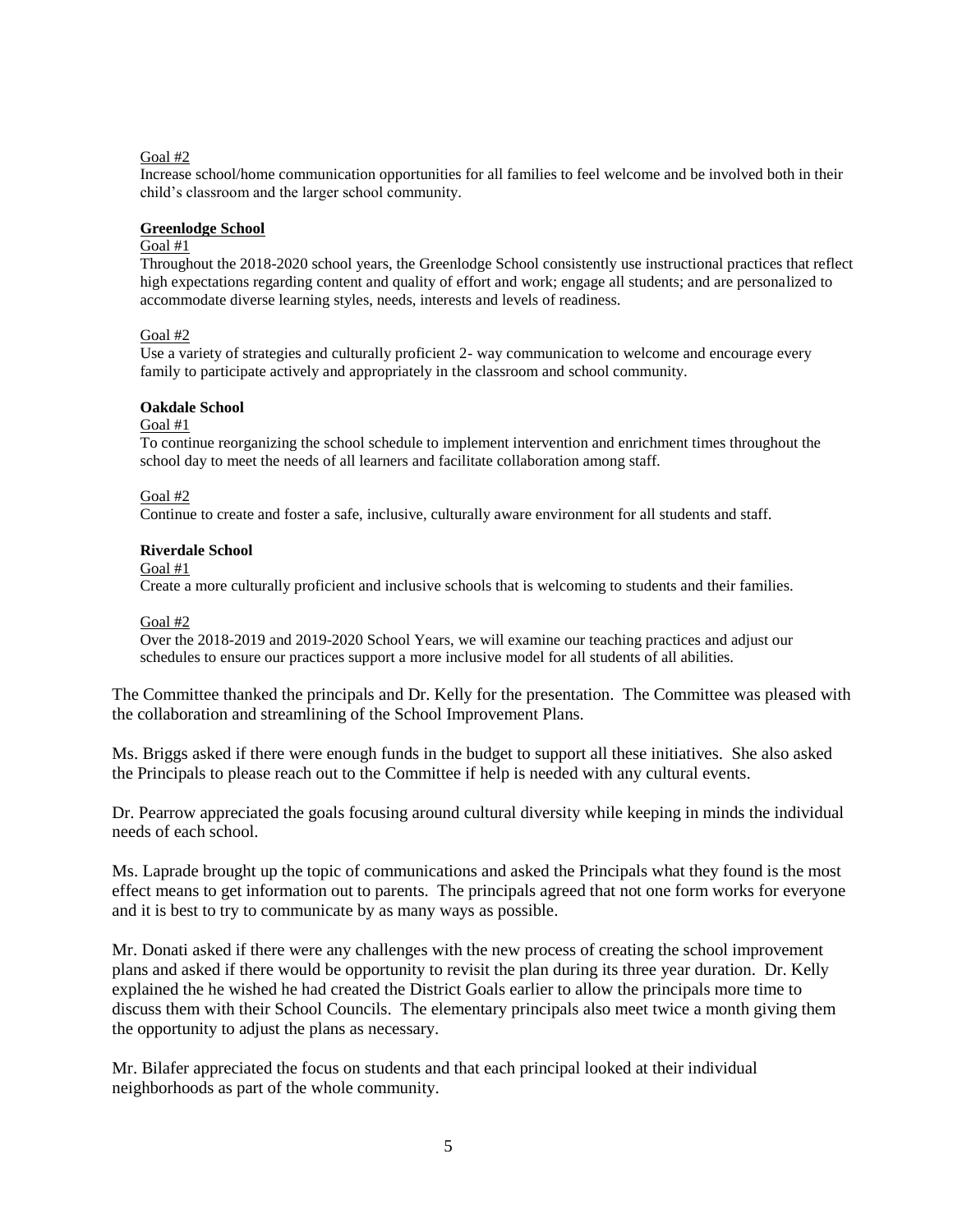## Marketing Communications Update

Supt. Welch presented to the Committee. Supt. Welch along with Chair Steve Bilafer and board member Tracey White recently met with Julie McDonough, a communications specialist for the Newton Public Schools. Supt. Welch explained the need for a coordinated communications strategy and that many districts are hiring individuals to manage these efforts. He feels there is a need to appropriate resources in this area.

Mr. Bilafer reviewed that is was a School Committee goal to improve communication. He also feels it can be a difficult area to manage. He would like the Committee to discuss establishing resources in order to connect with a communications firm. He would like the Committee to come up with a plan and a job description. He would also like to see this position put in place by the beginning of next school year.

Mr. Coughlin agrees that communications is an area that needs work and would like to get all the wonderful things happening in the schools out to the community. He feels it important to hire an expert and supports Mr. Bilafer's suggestion.

Ms. White also agreed. She feels there is a need to share knowledge between schools and across the district. She noted in other districts a communications person is a full time job and should not fall solely on the Superintendent.

Mr. Donati, Ms. White and Ms. Laprade all agreed with the need for a communications expert.

Ms. Briggs motioned to allow Mr. Rippin to find the funds to support the hiring of a marketing/communications firm to help the Committee develop a communications plan and for a full subcommittee to be formed to work with said firm, Dr. Pearrow second; the Committee voted 7-0 in favor.

## **Old/New Business**

## School Choice Discussion & Vote

Supt. Welch stated at the last meeting he noted the need for the Committee to vote whether to participate or not participate in School Choice. He explained voting to not participate does not prevent students from leaving the district; it only restricts students from entering. Supt. Welch does not recommend participating in School Choice and asked the Committee not to participate. He explained the State only provides \$5,000 to the district for each School Choice student. He feels participating would result in significant costs.

No further questions or comments from the Committee followed.

Ms. White motioned to not participate in School Choice for the 2018-2019 school year, Mr. Coughlin second; the Committee voted 7-0 in favor.

## Field Trip Request to Roger Williams Zoo

Principal Clare Sullivan and Principal Ashley Bodkins came before the School Committee to request permission for each to take their fourth grade classes to the Roger Williams Zoo in Providence, R.I.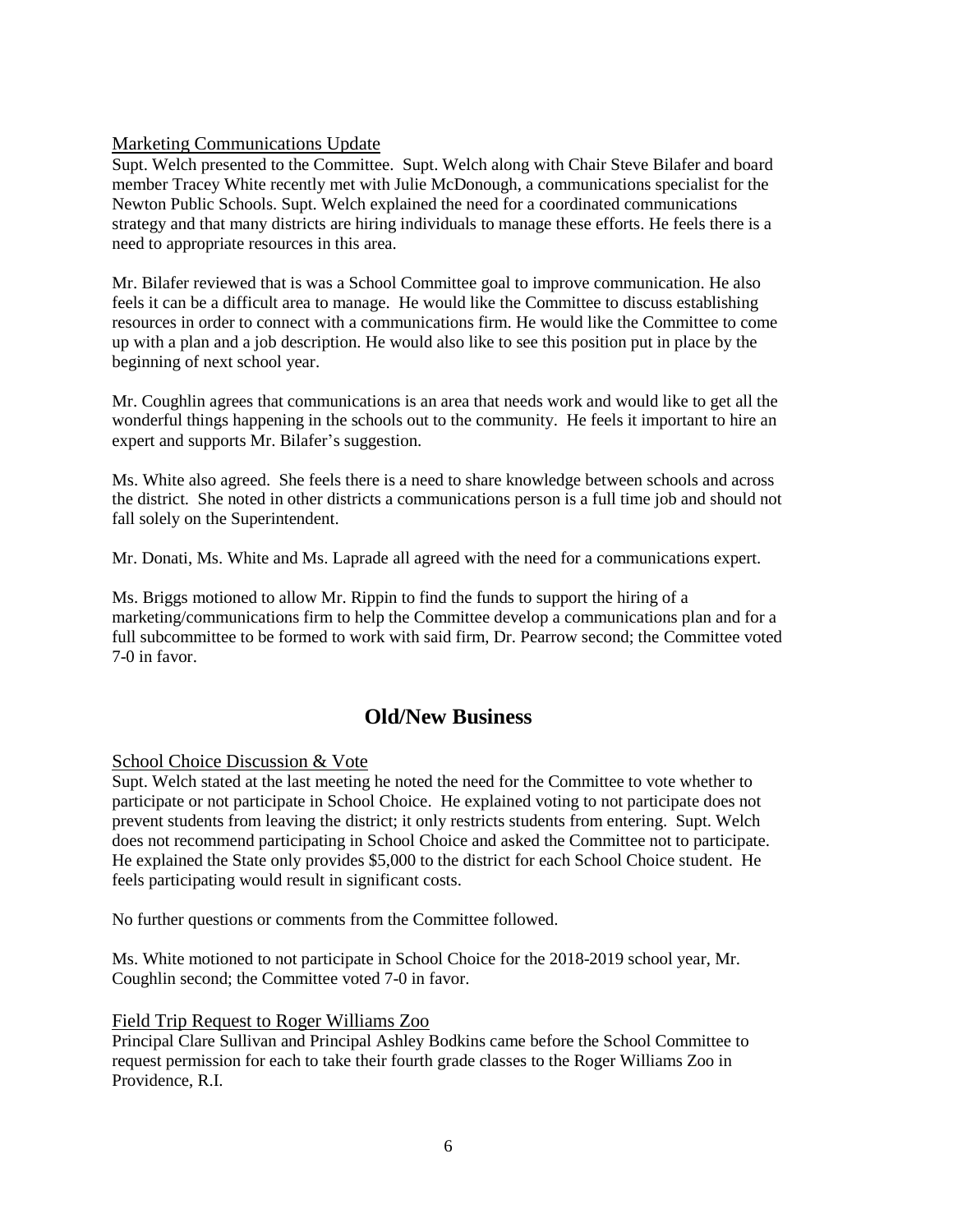Mr. Bilafer noted the current policy states that for out of state field trips the Committee must be notified within 30 days. The new policy going into place after this evening will increase that notice to 60 days. Avery's letter was dated April 25 for their field trip occurring on June 6. Greenlodge's letter was dated May 10 for their field trip occurring on May 21. Mr. Bilafer noted the need for a motion to waive the 30 days notice for the Greenlodge Elementary School.

Mr. Coughlin motioned to waive the 30 day out of state field trip notice requirement for the Greenlodge Elementary School for the May 21, 2018 field trip, Ms. Laprade second; the Committee voted 7-0 in favor.

Ms. Laprade motioned to approve the Greenlodge Grade 4 Class Field Trip on May 21, 2018 and the Avery Grade 4 Class Filed Trip on June 6, 2018 to Roger Williams Zoo in Providence, R.I., Mr. Donati second; the Committee voted 7-0 in favor.

## Discussion & Vote on Superintendent's Goals

At the last meeting on May 1, Supt. Welch presented his goals for 2018-2019 to the Committee. After speaking with Mr. Donati and a parent, he changed district goal #4 to include having more interaction with parents. The goal now reads:

4) Expand the options for direct contact and communication with the district and superintendent through a series of increased parent engagement opportunities.

There were no further questions or discussions from the Committee.

Ms. Briggs motioned to approve the Superintendent's Goals for 2018-2019 as presented; Ms. White second; the Committee voted 7-0 in favor.

## **Subcommittee Reports & Updates**

#### **Policy**

Ms. Laprade stated the Policy Subcommittee voted unanimously to approve the new Policy Manual on April 24, 2018. It is their recommendation to the full committee to accept and approve the manual. No further questions or comments followed.

Mr. Coughlin motioned to accept the newly revised Policy Manual as recommended by the Policy Subcommittee, Dr. Pearrow second; the Committee voted 7-0 in favor.

Ms. Laprade updated the Committee on her correspondence with Dorothy Presser from the MASC in regard to their online hosted policy subscription service, Policy [Twenty-One.](https://www.masc.org/policy-services/online-manuals) Ms. Laprade was able to get the initial fee reduced by \$1,000. The startup cost would be \$2,500 for Year 1 and then \$950 per year after. Mr. Rippin stated the funds would need to come from the FY19 budget.

Mr. Bilafer stated that in his communication with Ms. McDonough, she noted that having the Newton Policy Manual on the MASC website has been a positive experience.

Supt. Welch believes it would be wise to have the MASC host the Policy manual to keep up with constant changes.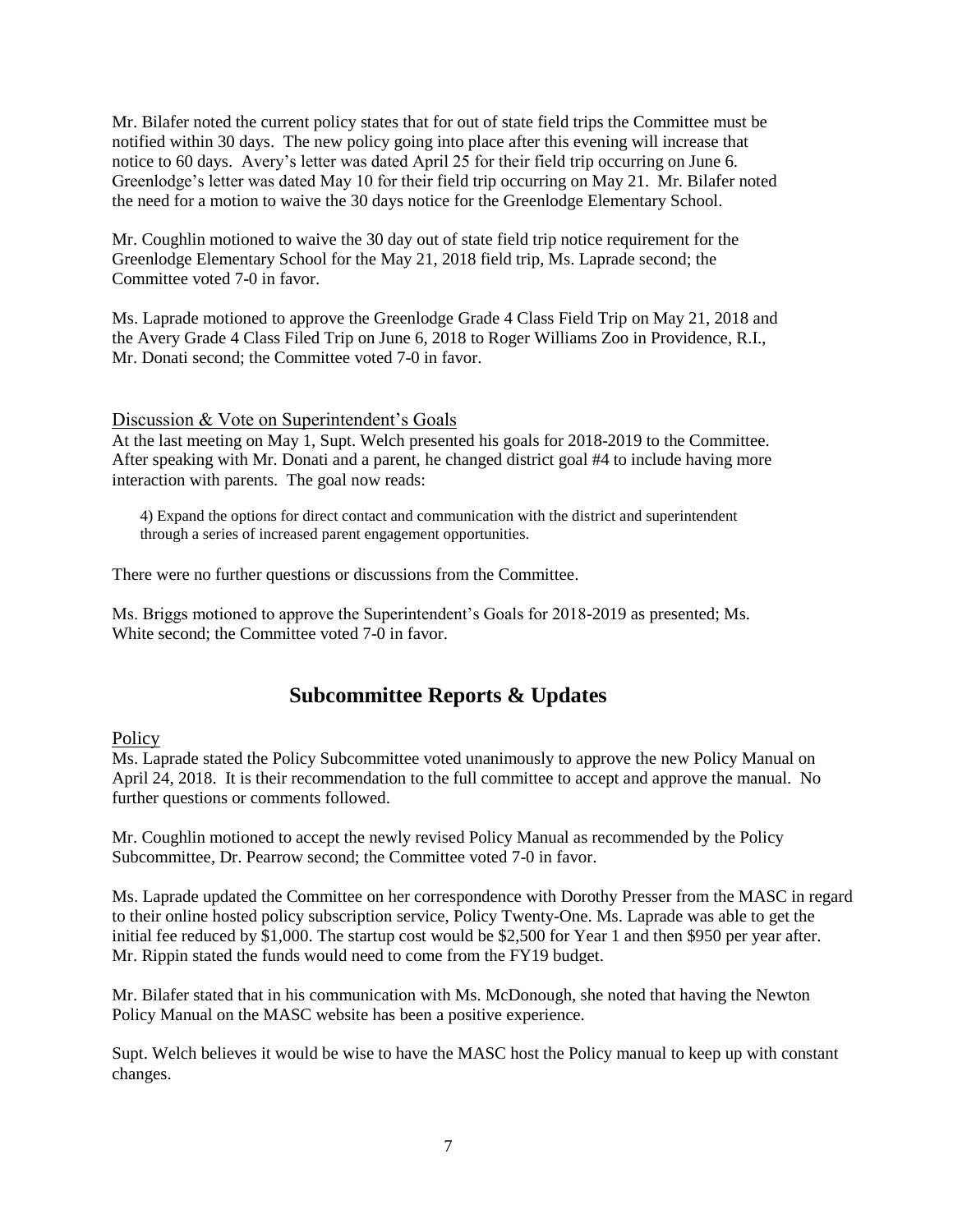Mr. Bilafer noted that the Committee would vote on this matter at the next meeting.

### Budget

Spring Town Meeting is Monday, May 21. Mr. Bilafer stated at Mini Town Meeting there were no questions regarding the operating and capital budget or the Master Plan.

### Equity and Inclusion Task Force

Mr. Donati stated that at the last meeting Kalise Warnum was the guest speaker. The Committee also discussed the order in which tasks should be accomplished. The next meeting will be on June 13.

### Negotiations

The last negotiation meeting with Unit A members was on May 2. Today the subcommittee met with the custodians. Clerical negotiations are also being organized.

## SBRC

The ECEC project is 35% complete, on schedule and proceeding within budget. There were some questions at Mini Town meeting regarding offsite traffic mitigation. Mr. Bilafer is hoping to address those questions before Town Meeting.

## **Minutes**

Ms. White motioned to approve the minutes of April 24, 2018 as presented, Mr. Donati second; the Committee voted 7-0 in favor.

Ms. Briggs motioned to approve the minutes of April 26, 2018 as presented, Ms. Laprade second; the Committee voted 7-0 in favor. Ms. Laprade and Dr. Pearrow attended this meeting via. video call.

Ms. White motioned to approve the minutes of May 1, 2018 as presented, Ms. Laprade second; the Committee voted 7-0 in favor.

## **Public Comment**

#### None

## **Acknowledgements and Announcements**

Superintendent's Top 30 Academic Dinner- Tuesday, May 29, 2018 @ 6:00pm at the MIT Endicott House Senior Class Night – Thursday, May 31, 2018 @ 6:00pm at DHS Auditorium Class of 2018 Commencement – Saturday, June 2, 2018 @ 1:00pm at Veterans Field at Stone Park Scully Awards – Wednesday, May 16, 2018 @ 7:00pm in the DHS Auditorium District Wide Art Show – Thursday, May 17, 2018 @ 5:30pm at Dedham Middle School Riverdale Spring Fair – Saturday, May 19, 2018 @ 10:00am at Riverdale Elementary School Town Government Day – Tuesday, May 22 at 9:30am at Town Hall